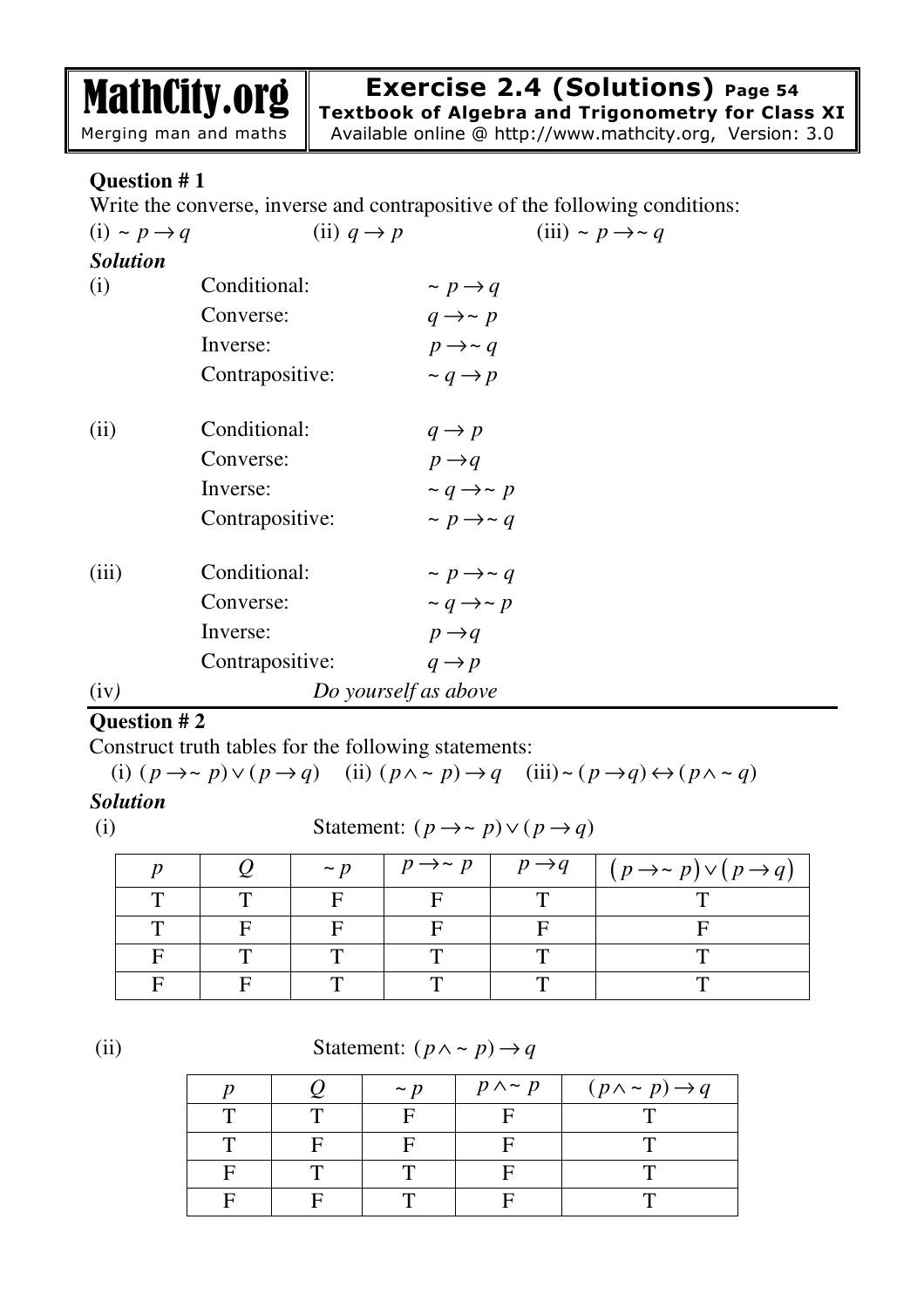| (iii) | Statement: $\sim (p \rightarrow q) \leftrightarrow (p \land \sim q)$ |  |  |  |  |                                                                                                                                        |  |  |
|-------|----------------------------------------------------------------------|--|--|--|--|----------------------------------------------------------------------------------------------------------------------------------------|--|--|
|       |                                                                      |  |  |  |  | $\sim q$   $p \rightarrow q$   $\sim (p \rightarrow q)$   $p \land \sim q$   $(p \land \sim q) \leftrightarrow \sim (p \rightarrow q)$ |  |  |
|       |                                                                      |  |  |  |  |                                                                                                                                        |  |  |
|       |                                                                      |  |  |  |  |                                                                                                                                        |  |  |
|       |                                                                      |  |  |  |  |                                                                                                                                        |  |  |
|       |                                                                      |  |  |  |  |                                                                                                                                        |  |  |

#### **Tautology***:*

The statement, which is true for all possible values of the variables in it, is called *tautology*.

#### **Contingency:**

The statement, which is true or false depending upon the truth values of the variables involved in it, is called a *contingency*.

#### **Absurdity or Contradiction:**

The statement, which is false for all the possible values of the variables involved in it, is called an *absurdity* or *contradiction*.

#### **Question # 3**

Show that each of the following statements is a tautology:

| (i) $(p \land q) \rightarrow p$              | (ii) $p \rightarrow (p \lor q)$                           |
|----------------------------------------------|-----------------------------------------------------------|
| (iii) $\sim (p \rightarrow q) \rightarrow p$ | $(iv) \sim q \wedge (p \rightarrow q) \rightarrow \sim p$ |

#### *Solution*

(i) **Statement:**  $(p \land q) \rightarrow p$  $\overline{p}$   $\overline{p}$   $\overline{p}$   $\overline{p}$   $\overline{p}$   $\overline{p}$   $\overline{p}$   $\overline{p}$   $\overline{p}$   $\overline{p}$   $\overline{p}$   $\overline{p}$   $\overline{p}$   $\overline{p}$   $\overline{p}$   $\overline{p}$   $\overline{p}$   $\overline{p}$   $\overline{p}$   $\overline{p}$   $\overline{p}$   $\overline{p}$   $\overline{p}$   $\overline{p}$   $\overline{$ 

|    |   | $P' \cdot Y$ | $P' \vee P$ |
|----|---|--------------|-------------|
| m  |   |              |             |
|    | E | Е            |             |
| C  |   |              |             |
| E. | Е |              |             |

The last column of the above table shows that the statement is true for all values of *p* and *q* thus given statement is tautology.

(ii) **Statement:**  $p \rightarrow (p \lor q)$ 

 $\overline{\phantom{a}}$ 

 $p \mid q \mid p \vee q \mid p \rightarrow (p \vee q)$  $T$  T T T T  $T$  F T T T  $F \mid T \mid T \mid T$  $F \mid F \mid F \mid T$ 

The last column of the above table shows that the statement is true for all values of *p* and *q* thus given statement is tautology

*www.mathcity.org*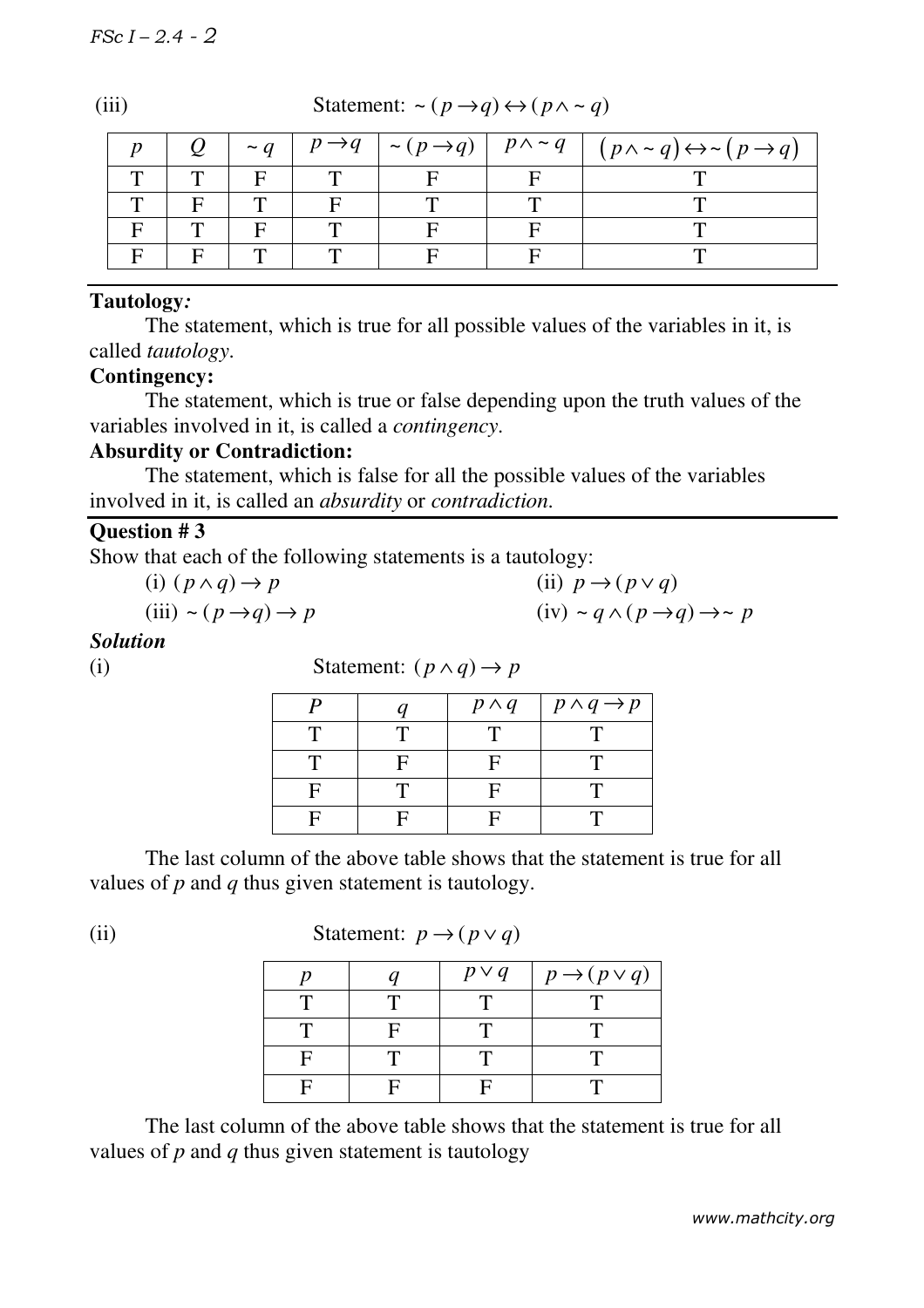$p \mid Q \mid p \rightarrow q \mid \sim (p \rightarrow q) \mid \sim (p \rightarrow q) \rightarrow p$  $T$   $T$   $T$   $F$   $T$  $T$  F F F T T  $F$  | T | T | F | T  $F$  F T F T T

The last column of the above table shows that the statement is true for all values of *p* and *q* thus given statement is tautology.

(iv) **Statement:**  $\sim q \land (p \rightarrow q) \rightarrow \sim p$ 

|  |              | $\vert \sim p \vert$ |  | $\sim q$   $p \rightarrow q$   $\sim q \land (p \rightarrow q)$   $\sim q \land (p \rightarrow q) \rightarrow \sim p$ |
|--|--------------|----------------------|--|-----------------------------------------------------------------------------------------------------------------------|
|  |              | $\mathbf{F}$         |  |                                                                                                                       |
|  | $\mathbf{F}$ | $\mathbf{F}$         |  |                                                                                                                       |
|  |              |                      |  |                                                                                                                       |
|  |              |                      |  |                                                                                                                       |

The last column of the above table shows that the statement is true for all values of *p* and *q* thus given statement is tautology.

## **Question # 4**

Determined whether each of the following is a tautology, a contingency or an absurdity:

(i)  $p \wedge \sim p$  (ii)  $p \rightarrow (q \rightarrow p)$  (iii)  $q \vee (\sim q \vee p)$ 

*Solution* 

| $\rm(i)$ | Statement: $p \wedge \sim p$ |  |  |
|----------|------------------------------|--|--|
|----------|------------------------------|--|--|

| $\sim p$ | $p \wedge \sim p$ |
|----------|-------------------|
| ч        | Li                |
|          |                   |

The last column of the above table shows that the statement is false for all values of *p* and *q* thus given statement is absurdity.

(ii) **Statement:**  $p \rightarrow (q \rightarrow p)$ 

|  | $q \rightarrow p$ | $p \rightarrow (q \rightarrow p)$ |
|--|-------------------|-----------------------------------|
|  |                   |                                   |
|  |                   |                                   |
|  |                   |                                   |
|  |                   |                                   |

The last column of the above table shows that the statement is true for all values of *p* and *q* thus given statement is tautology.

(iii) 
$$
\text{Statement: } q \vee (\sim q \vee p)
$$

*www.mathcity.org* 

(iii) **Statement:**  $\sim (p \rightarrow q) \rightarrow p$